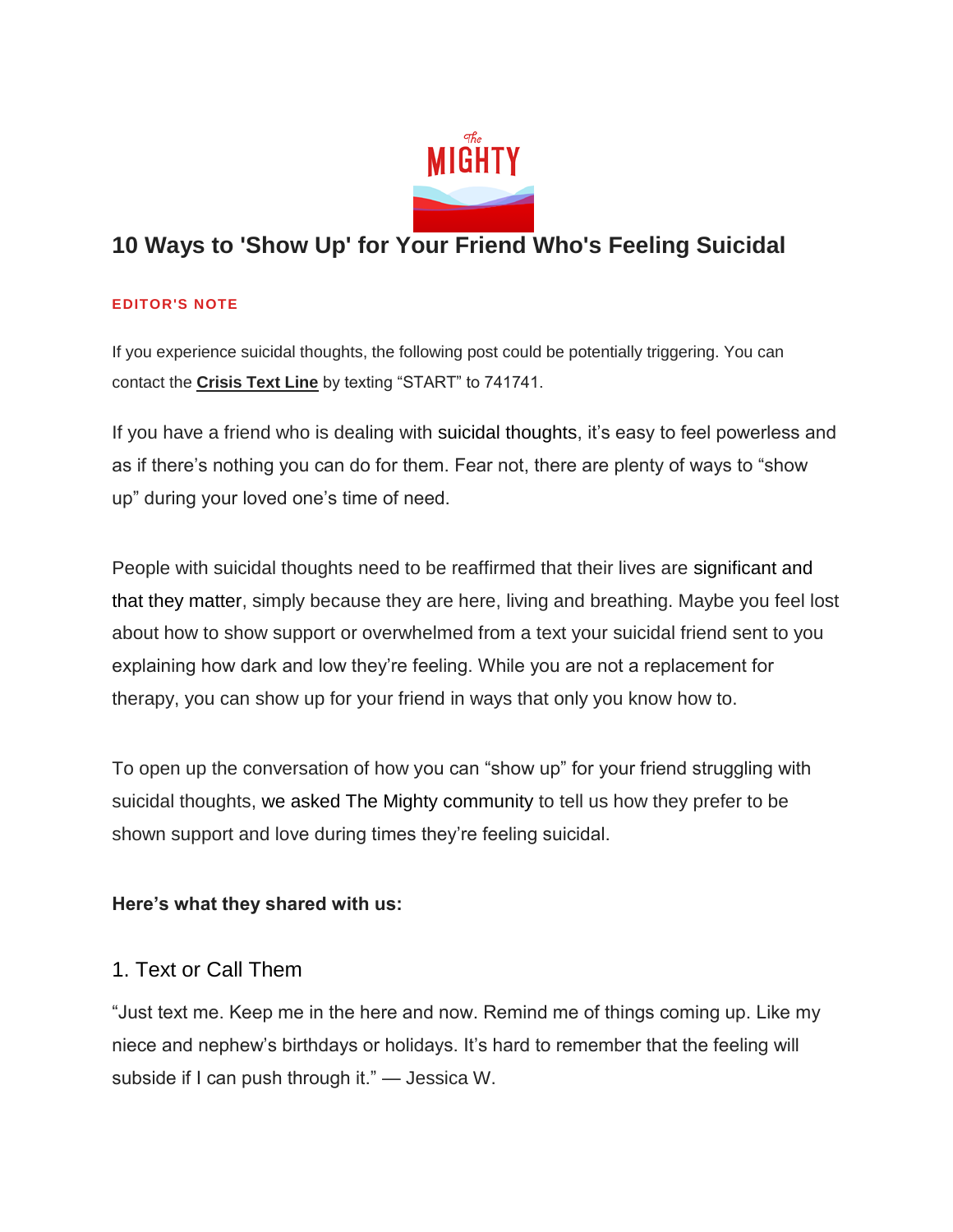"It would help if family and so-called 'friends' would call or text first. Ninety-nine percent of the time I *never* hear from anyone unless I am the one reaching out." — John M.

"Here's a big one for me: If I reach out to you, it's because I'm struggling. Don't ignore my text because you don't know how to respond! I get that you might not have professional words of wisdom, but that's OK because you're not my therapist. However, if you don't reply at all, it solidifies my feelings of being a drain on everyone." — Ruthann B.

#### 2. Tell Them What They Mean to You

"Just tell me how I make their life better. For me, I get consumed with the thought that I'm a burden and everyone would have a better life without me." — Desi W.

"Having a someone/friend tell you how much you mean to them really helps. They don't even need to talk about what you are going through. Just having someone assure you that you matter, helps." — Brooke S.

"Sharing a short story about how I brightened their day in the past… a funny joke I told or sharing a picture of a fond memory that I'm a part of. It helps me remember I'm not always consumed by my [depression](https://themighty.com/depression/)." — Faith S.

#### 3. Bring Them a Meal

"Bringing me food because I probably haven't eaten all day, sitting there with me — not necessarily talking, but ready to listen. Watching something funny on Netflix together to get my mind off of things." — Hannah A.

"Honestly… Food. Bring me a warm meal that I don't have to cook. Remind me that even if everything else sucks, there are small pleasures in life too. And then, just be there with me." — Sarah R.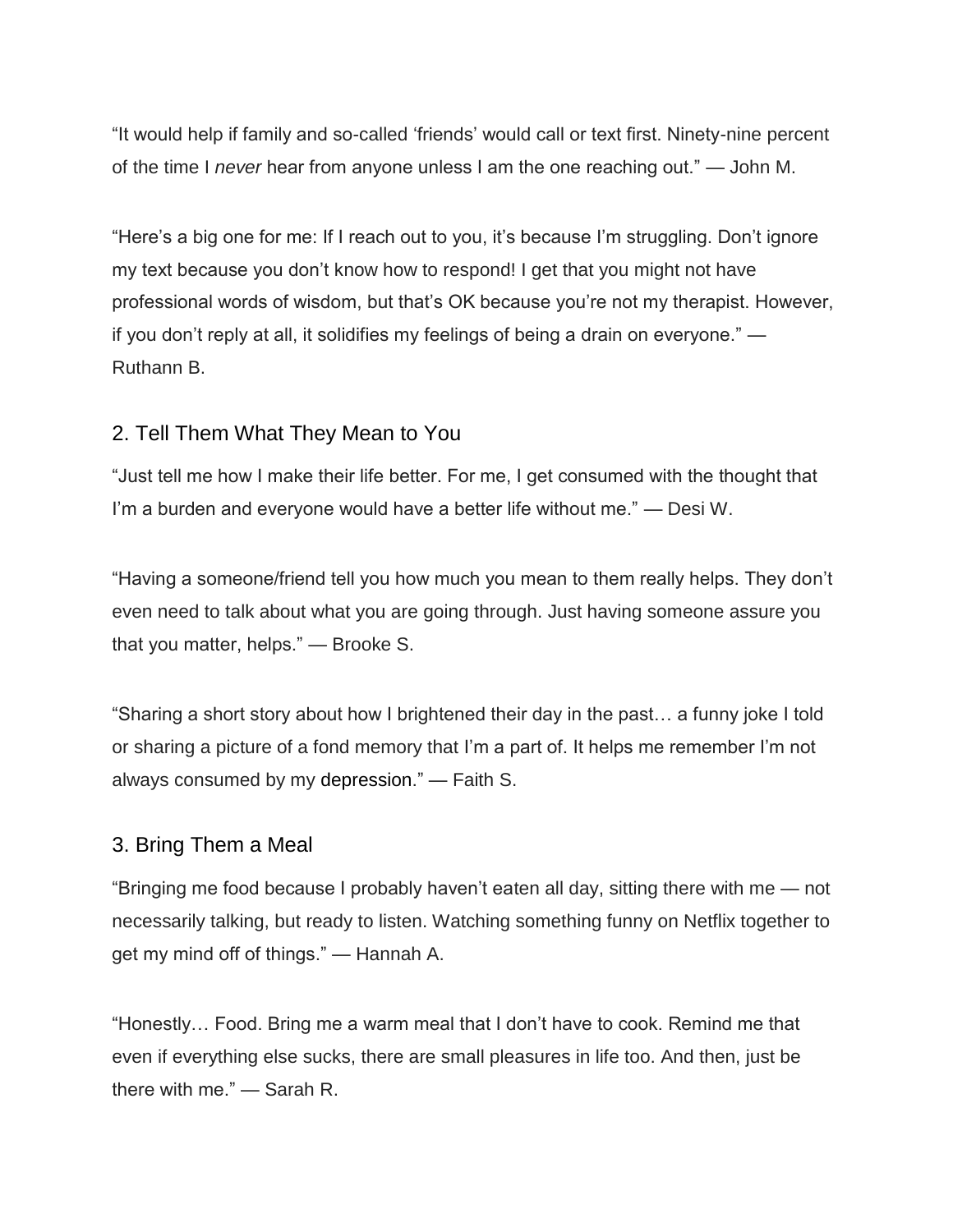### 4. Visit Them in Person

"Make [an] effort to come see me, because no one ever does. Everyone says they are here for me, but very rarely do I see it. Help me brush my hair. Help me clean my room. Listen. Don't tell me, 'It will be alright.' Help me rationalize my anxieties. Ask me to meet you for lunch when you know I'm free. It would mean more to me than you know." — Kat M.

"On one of my hardest days, as of the last couple months (my birthday), I was very, very low, and my girlfriend surprised me by being at my house when I came home from school. I know people can't do that regularly, but it just turned around my entire week and made me feel so loved." — Joel T.

"For them to show up at your place. Listen. Be casual. It helps when they do not add to the negative energy you have." — Jonathan G.

#### 5. Don't Shame Them

"I'd say not talking the person out of it by saying that it's unfair for everybody. I think there's still a lot [of that] when it comes to the blaming and shaming of the suicidal person." — John B.

"It would help if I wouldn't be made to feel like I'm bringing everyone around me down. I was accused of that and it hurt because clinical depression isn't something one can control." — Ashley B.

## 6. Shower Them With Physical Attention (as Long as They Are OK With It)

"When I'm feeling suicidal, a genuine hug from someone I know loves me goes a long way to helping me not feel so completely alone. It makes me feel loved. Physical attention gives the most immediate effect and in a positive way." — Charli S.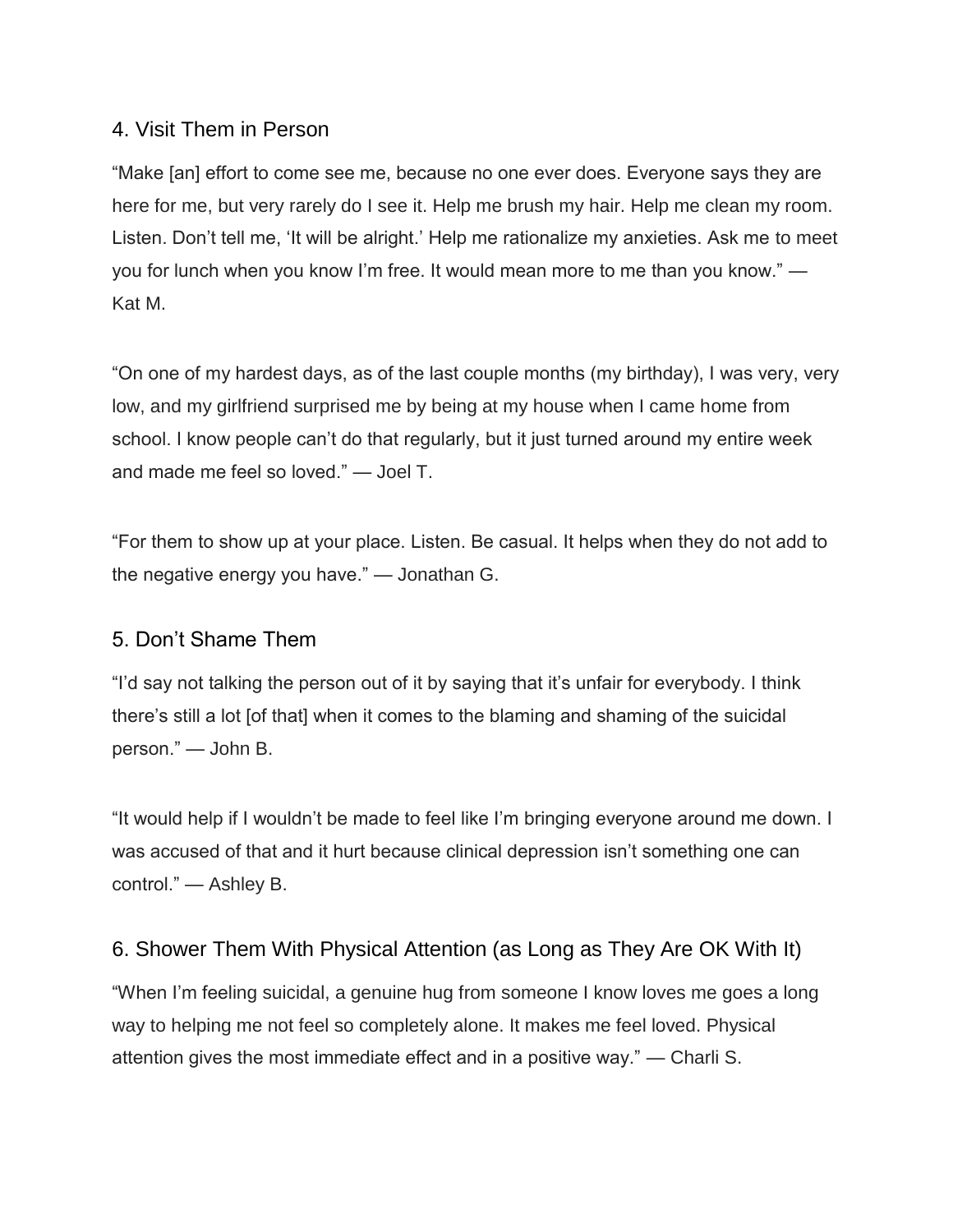"Being held, hugs, holding my hand, even just their company. Even if neither of us says anything, just knowing that I'm with someone I feel safe with makes me feel like I can't act on intentions in that moment. That I'm not alone, even if I can't get the words out to express it, and they don't fully understand how I'm feeling. Human connection [and] love is incredibly powerful." — Amy S.

"I don't really need something to hear, getting a hug would mean enough for me. Because it shows that they care, they love me and want me to be here." — Andy W.

### 7. Send Some Humor Their Way

"Send me funny pictures of cats and dogs. I'm a furbaby mama so those always work, plus videos. My friends live in other states so they can't be here physically." — Roxy R.

"Send me funny memes or jokes. But the best would be if they sent me a funny photo of a good time we had together and remind me that I can be a happy and positive person. They could even text me a funny thing we did when we were young or a bad date I once told them about." — Kam S.

#### 8. Help Them Clean

"When I'm suicidal, I don't have the energy to do the dishes or clean my room or do laundry. Typically my house gets messier when I'm depressed. When I wake up and see the mess around me it makes me feel even worse about myself. It's one more reminder that I'm 'failing' at life. Just come over and help me clean." — Megan T.

"Coming over and hanging pictures that have been in a box for six months or turning on music and helping me clean. Don't do it for me. Motivate me and be with me." — Kati W.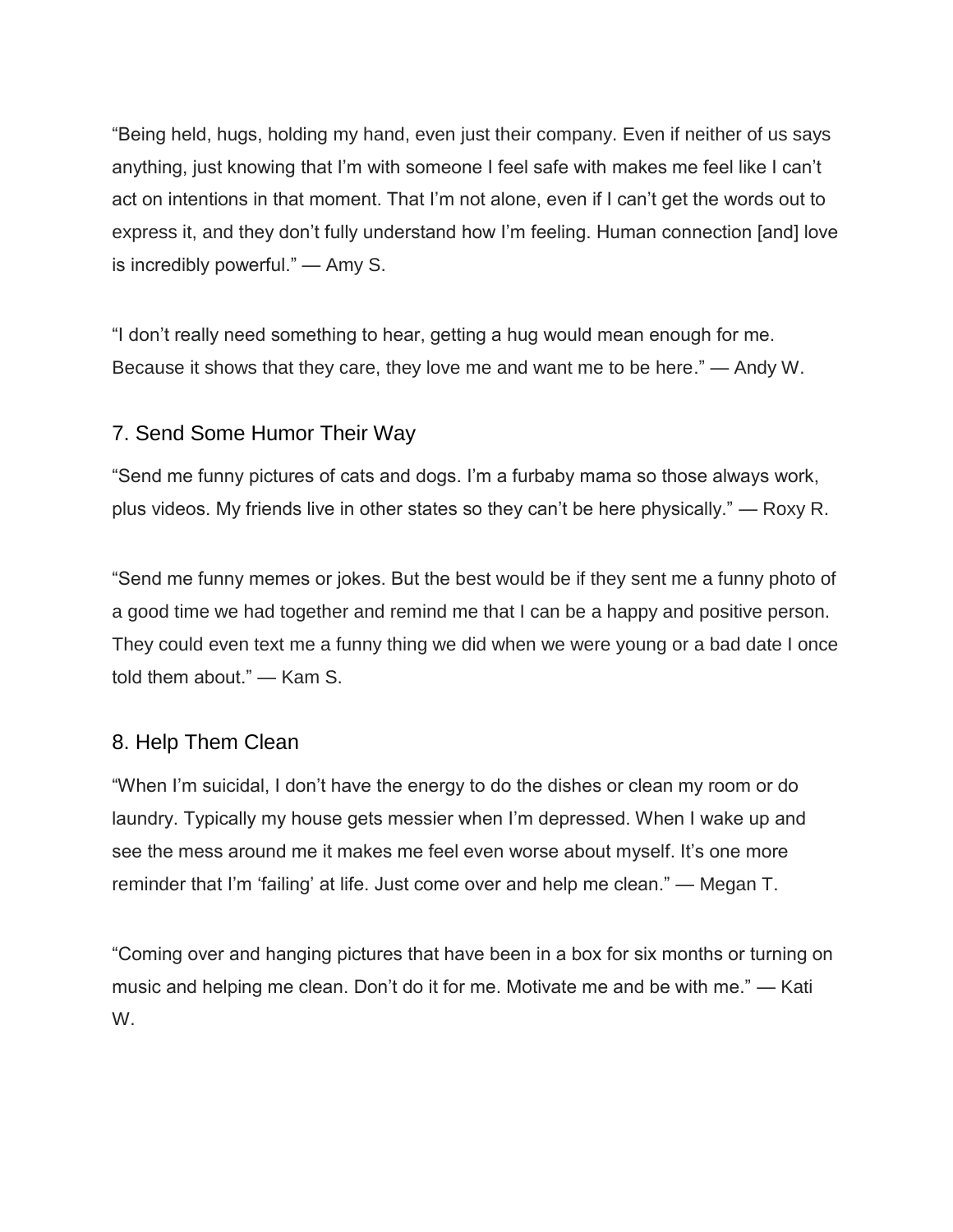### 9. Talk But Say More Than "It'll Be OK"

"Having them recognize the signs even when I'm not flat-out saying I'm idealizing. Give me a big hug and don't let go for a little bit. [Don't] use the typical 'It'll all be OK' lines. If if I'm at the point of having ideations, I've convinced myself things aren't going to be OK in the end." — Matt K.

"Take the time to have a real conversation. I was depressed and lonely last night and a stranger talked to me for probably a couple hours, let me lay out my situation, talked to me like a person, told me how badass I am and made me focus on the good I'm doing instead of the bad. When I see someone post about being suicidal, I try to do the same. I'll message them and talk to them until they've calmed down enough that I know they're safe. Definitely validate the person's struggle. Let them know that they're not 'crazy' for feeling that way and that they are strong for surviving each second. People say to take it a day at a time, but sometimes even a minute is too much. So I always say to take it a second at a time. Then by the time they've read that sentence, they've already survived several seconds and that's something to celebrate." — Jayme S.

#### 10. Just Be There to Listen

"Just come be here. You don't have to say anything, just be present. We can watch stupid movies or blast music. Not being alone in those times is enough to make a huge difference." — Jessica Z.

"Literally just showing up. Even if I don't want to talk, just be in my presence, supportive of my needs. Chances are I will eventually open up. Most of the time all I need is to not be alone." — Julie C.

"When I was suicidal, one of my friends sat with me while I cried. It's hard feeling vulnerable with people. Telling someone the good things you see about them is also helpful when they are down." — LeLania L.